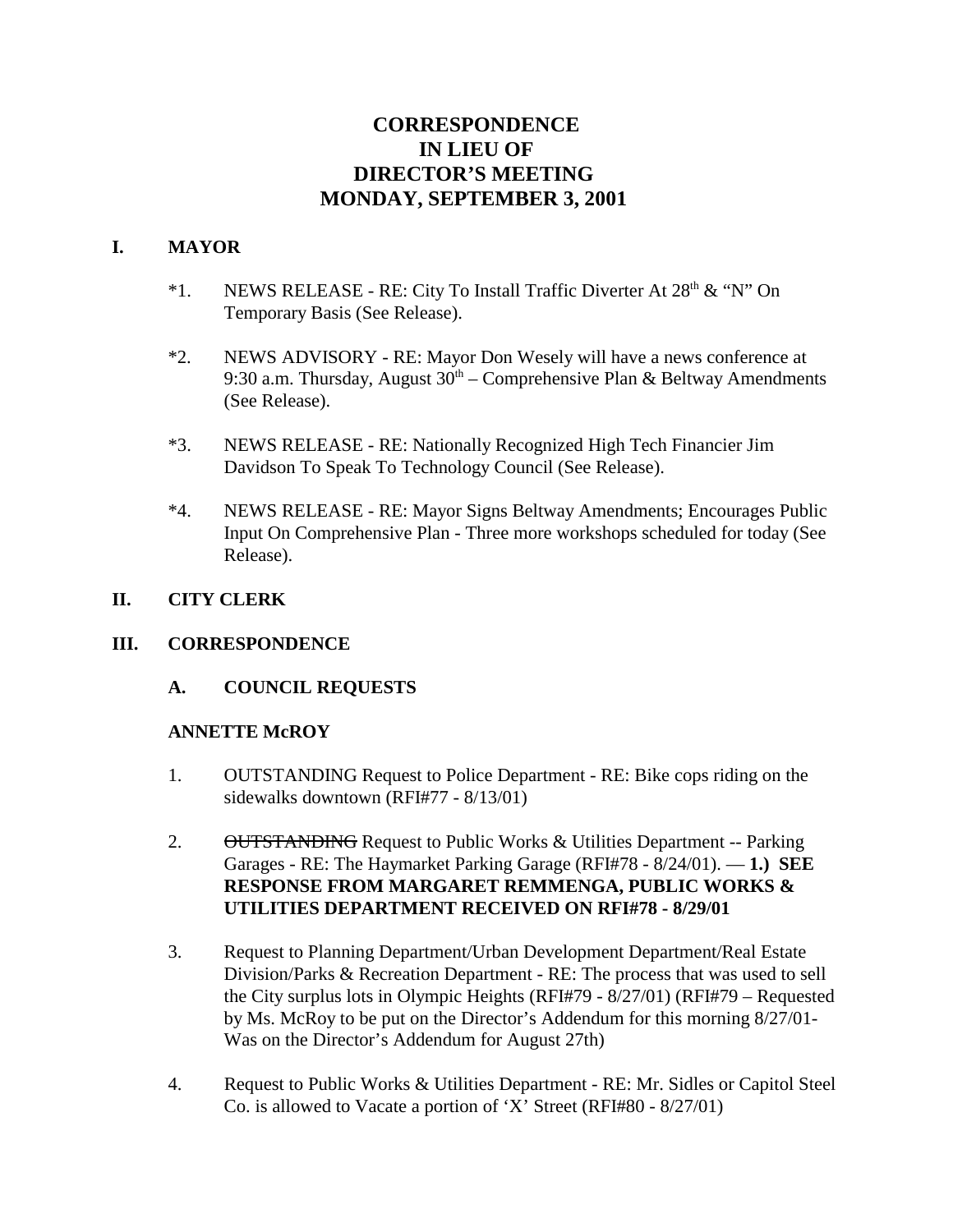### **JON CAMP**

- 1. **OUTSTANDING** Request to Julie Righter, Communications Manager, Emergency Communications/911 Center - RE: Ambulance Staffing (RFI#66B - 8/24/01). — **1.) SEE RESPONSE FROM JULIE RIGHTER, LINCOLN EMERGENCY COMMUNICATIONS/911 RECEIVED ON RFI#66B - 8/28/01**
- \*2. Letter to the Editor (Requested by Mr. Camp to have this put on the Agenda) RE: Dissatisfaction with millions of dollars of taxpayers' money being spent on special projects such as the Saltdogs' Haymarket Park and other projects (See Letter).

# **TERRY WERNER**

- 1. OUTSTANDING Request to Planning Department RE: The proposed Special Permit for HiMark Estates (RFI#19 - 8/15/01). — **1.) SEE RESPONSE FROM JASON REYNOLDS, PLANNING DEPARTMENT RECEIVED ON RFI#19 - 8/24/01 (This RFI will be off of the next Director's Agenda, keeping it on so the Council Office has a copy of receiving the response for it)**
- 2. Request to Parks & Recreation Department/Public Works & Utilities Department - RE: A large hole on the grounds of Antelope Park (RFI#21 - 8/27/01)

#### **JONATHAN COOK**

- 1. OUTSTANDING Request to Parks & Recreation Department RE: Boulevard Plantings (RFI#45 - 7/13/01)
- 2. OUTSTANDING Request to Parks & Recreation Department RE: American Liberty Elm Trees (RFI#49 - 7/18/01)
- 3. Request to Public Works & Utilities Department RE: Old Cheney Rd/west bypass traffic signal Road connections through Wilderness Park (RFI#52 - 8/20/01)

#### **KEN SVOBODA**

1. OUTSTANDING Request to Public Works & Utilities Director, Allan Abbott -RE: Median maintenance on South 70<sup>th</sup> (RFI#5 - 8/16/01). — **1.) SEE RESPONSE FROM BILL NASS, PUBLIC WORKS & UTILITIES DEPARTMENT RECEIVED ON RFI#5 - 8/30/01**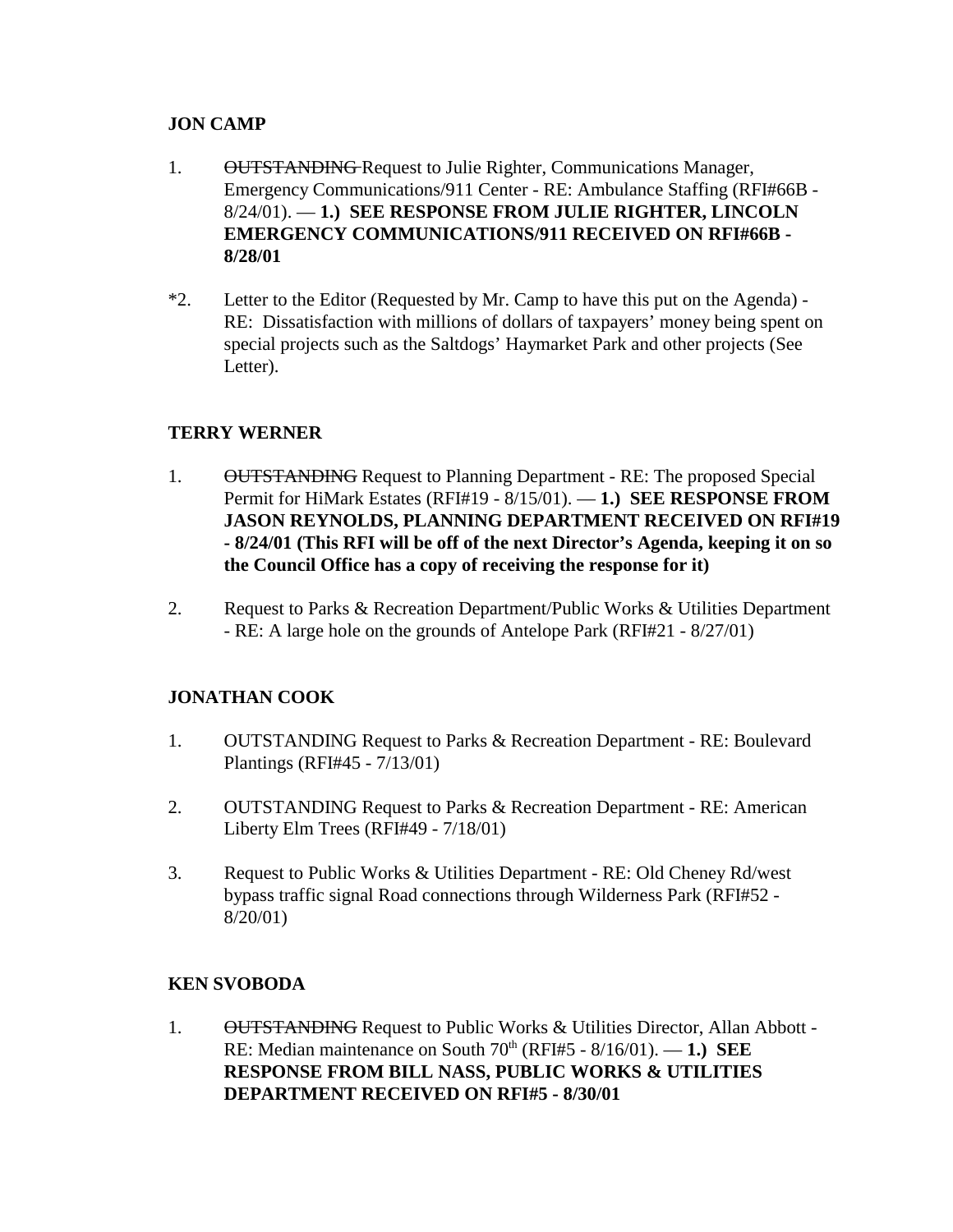#### **COLEEN SENG**

1. Request to Public Works & Utilities Department - RE: The new paving on  $73<sup>rd</sup>$ Street (RFI#873 - 8/30/01)

### **B. DIRECTORS AND DEPARTMENT HEADS**

#### **FINANCE/CITY TREASURER**

\*1. Material from Don Herz & Melinda J. Jones - RE: Resolution & Finance Department Treasurer Of Lincoln, Nebraska - Investments Purchased between August 20 and August 24, 2001.

#### **HEALTH DEPARTMENT**

- \*1. MEDIA RELEASE from Bruce Dart RE: Cryptosporidiosis (See Release).
- \*2. NEWS RELEASE from Bruce Dart RE: Increase Reporting of Cryptosporidiosis Cases (See Release).

#### **PERSONNEL DEPARTMENT**

\*1. Material from Georgia Glass - RE: Jon Camp's questions - Plans A, B and C with the plan provisions and retirement benefits (See Material).

#### **PLANNING**

\*1. Material & Maps from Kent Morgan - RE: Materials Requested - Redistricting Follow Up (Council received their copies of this material in their Thursday packets on 8/30/01) (Copy of the Material on file in the City Council Office).

#### **PLANNING COMMISSION FINAL ACTION . . . . . .**

- \*1. Final Plat No. 01010 Wilderness Ridge  $3<sup>rd</sup>$  Addition (South  $27<sup>th</sup>$  and Whispering Wind Blvd.) Resolution No. PC-00697.
- \*2. Final Plat No. 01011 Pine Lake Heights South 3rd Addition (Northeast of South 27<sup>th</sup> Street and Yankee Hill Road) Resolution No. PC-00698.
- \*3. Final Plat No. 01014 Meints Addition  $(23<sup>rd</sup>$  and Cornhusker Highway) Resolution No. PC-00699.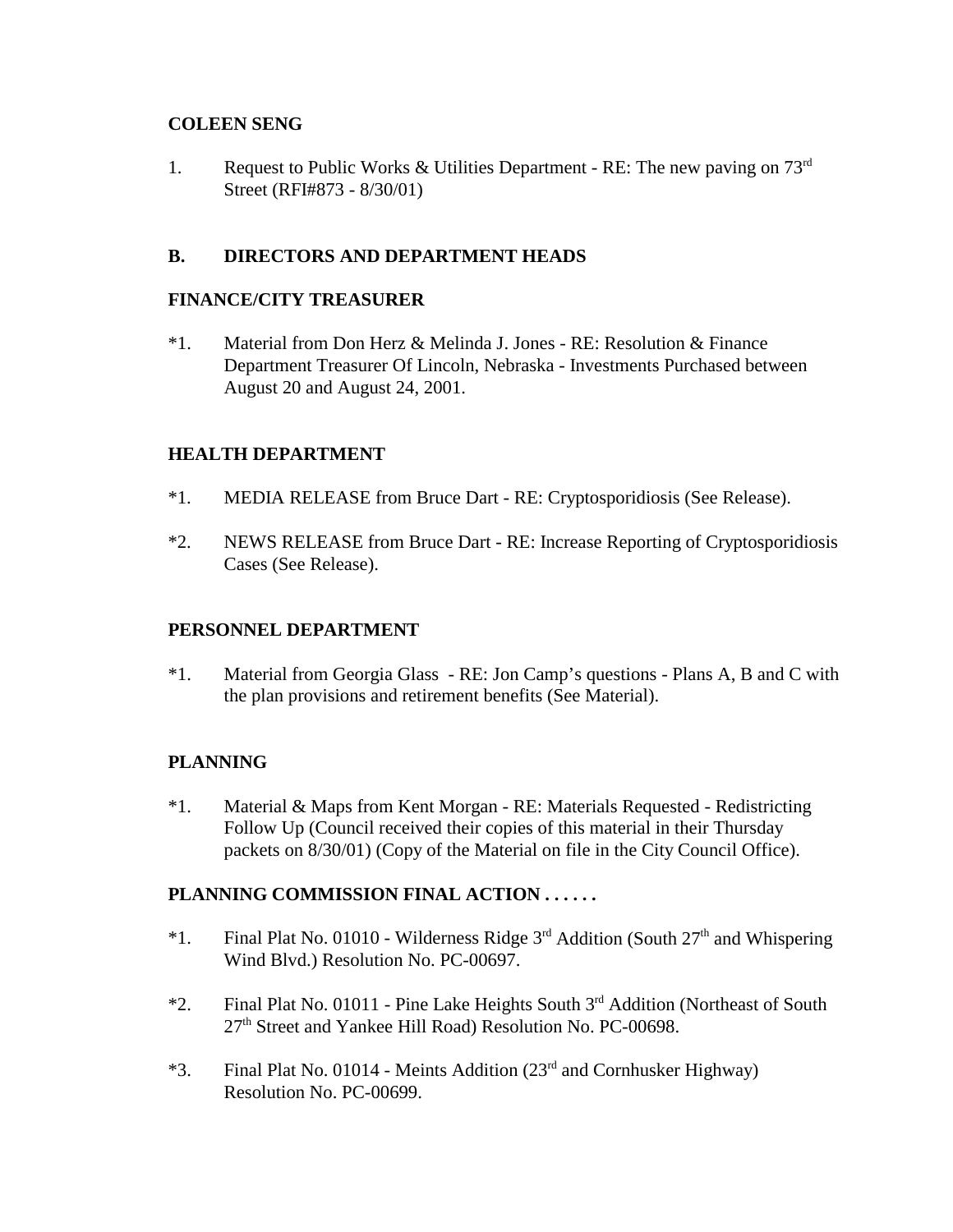- \*4. Final Plat No. 01016 Fallbrook 1<sup>st</sup> Addition (No. 1<sup>st</sup> Street and Humphrey Avenue) Resolution No. PC-00700.
- \*5. Final Plat No. 01017 HiMark Estates 5<sup>th</sup> Addition Corrected Plat (Off Augusta Drive, east of South 84<sup>th</sup> Street) Resolution No. PC-00701.
- \*6. Final Plat No. 01018 HiMark Estates 7th Addition (Off Augusta Drive, east of South 84th Street) Resolution No. PC-00702.

#### **PUBLIC WORKS & UTILITIES DEPARTMENT**

- \*1. Response Letter from Ken Smith to Brett Richardson, House Director, Phi Kappa Psi - RE: The recent changes in the City's parking meter fines (See Letter).
- \*2. Final Report RE: Antelope Valley Study, Lincoln, Nebraska Project Number M-5244 (3) – Final Report on Environmental Impact Statement and Section 4 (f) Statement (Council received their copies of this Report in their Thursday packets on 8/30/01).

### **C. MISCELLANEOUS**

- \*1. E-Mail from Andrea & Joan Ray's response RE: Information Needed! Doing a project on Lincoln (See E-Mail).
- \*2. MEDIA RELEASE from Community Health Endowment of Lincoln RE: Robert Wood Johnson Foundation Grant – Grant Award Will Bring Back the "House Call" (See Release).
- \*3. E-Mail from Doug Beran RE: The voting against the East by-pass (See E-Mail).
- \*4. Material from Mike Miriovsky, Executive Director, EMS, Inc. RE: Hospital Diversion (Copy of this material is on file in the City Council Office) (See Material).
- \*5. E-Mail from Daryl, Linda, Simone, Joseph, Mary, Hannah, Ester Lenz RE: "Kabredlo's" (See E-Mail).
- \*6. Letter from Bernard G. Durey RE: Ordinances and violations of Special Permits to sell alcohol (See Letter).